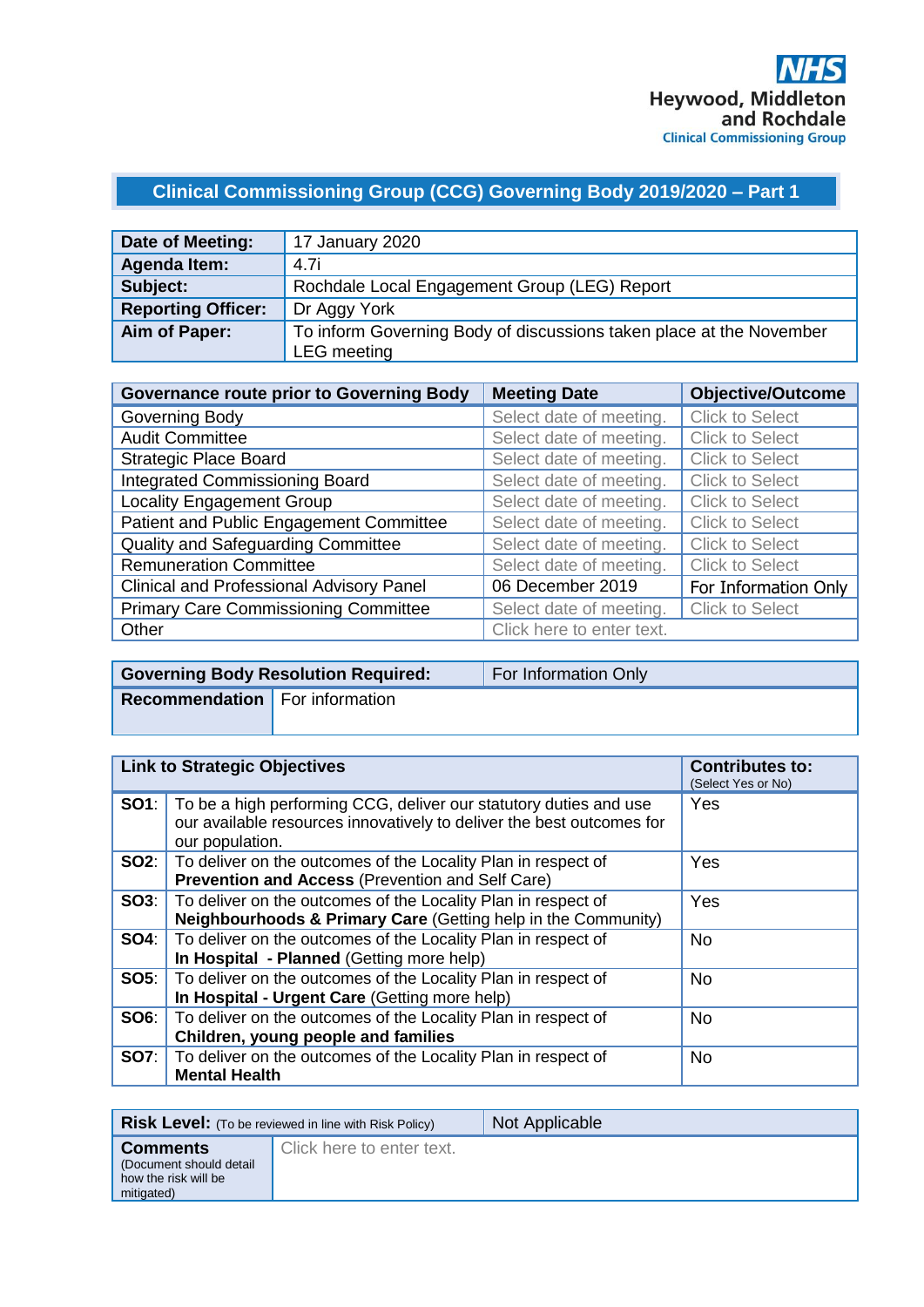| <b>Content Approval/Sign Off:</b>                                 |                                                                  |
|-------------------------------------------------------------------|------------------------------------------------------------------|
| The contents of this paper have been<br>reviewed and approved by: | Director of Operations / Executive Nurse,<br><b>Karen Hurley</b> |
| <b>Clinical Content signed off by:</b>                            | Not applicable                                                   |
| Financial content signed off by:                                  | Not Applicable                                                   |

|                                                       | <b>Completed:</b> |
|-------------------------------------------------------|-------------------|
| Clinical Engagement taken place                       | Not Applicable    |
| Patient and Public Involvement                        | Not Applicable    |
| <b>Patient Data Impact Assessment</b>                 | Not Applicable    |
| Equality Analysis / Human Rights Assessment completed | Not Applicable    |

#### **Executive Summary**

The November Rochdale Local Engagement Group (LEG) meeting was held at the Apnar Ghar centre on Tuesday 12<sup>th</sup> November 2019.

#### Guest Presentations

**Single Access Point for Work & Skills Opportunities** Amanda Huntbach / Lloyd Orr, RBC

Members were informed how to refer in to the above service and what support is available for employees who are at risk of going off on sick leave or patients currently needing support from their employer. The service is also open to GP surgeries as independent employers to encourage a "healthy workforce".

## **Organisation of Review of Care & Health Applications (ORCHA**) Lisa Simmons, ORCHA

A presentation was shared regarding this site which acts as a directory of Smart Technology Apps which can be used by/ recommended to patients as part of their chronic disease/ self care strategy.

## **Well Family Pilot** Jayne Anderson, Family Action Group

Members were informed of the Well Family pilot and what this project can offer patients across our borough in terms of support to those who are experiencing practical, emotional, social, financial and physical difficulties.

#### Usual Committee Business

As usual, papers and updates had been sent via email to all members.

## CPAP

Dr York gave feedback to members from November CPAP which was an Urgent Care Review Update. Slides were shown to members and any questions were answered.